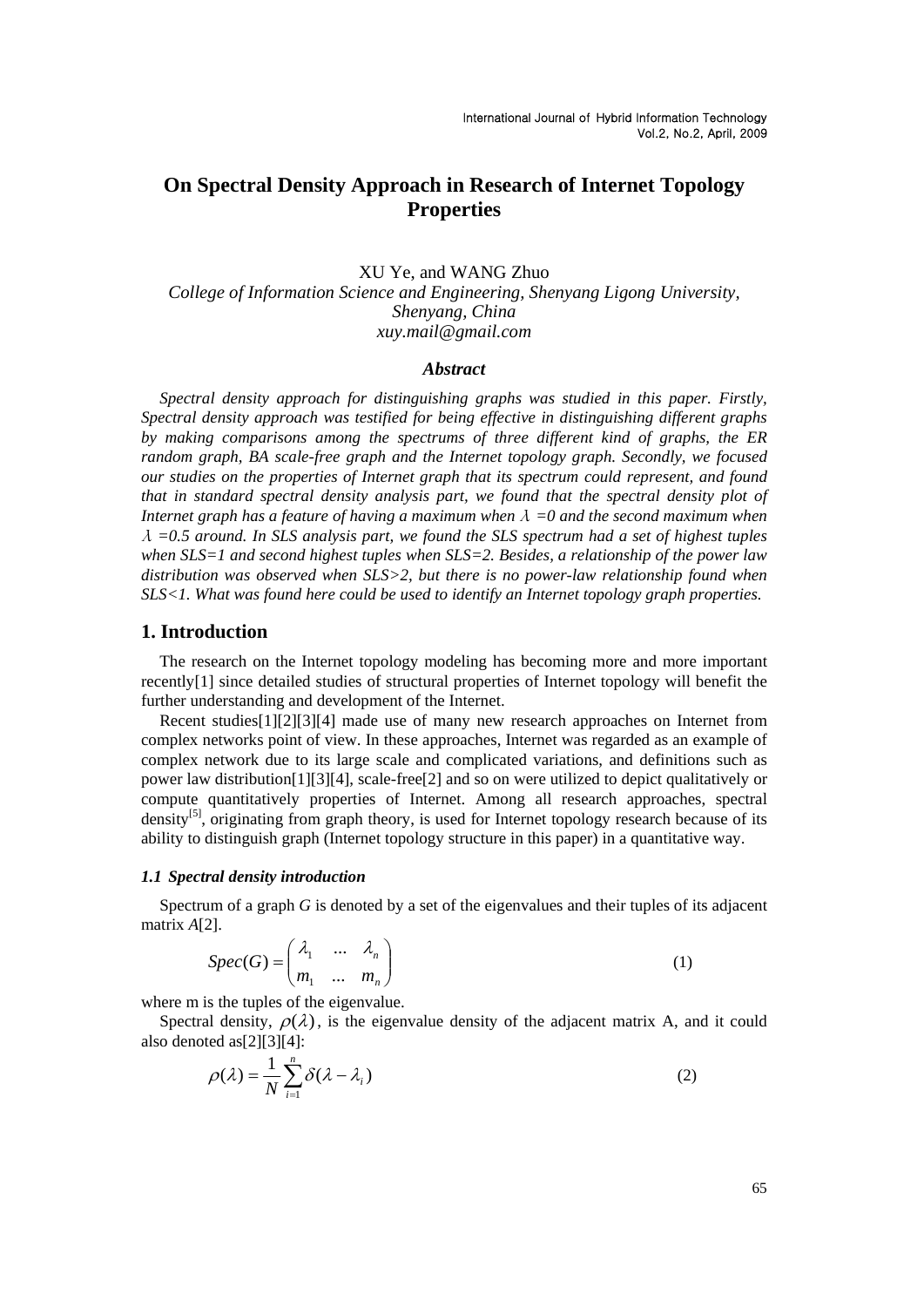where  $\lambda_i$  is the *i*th eigenvalue of the adjacent matrix *A* of graph *G*, *N* is the sum of eigenvalues.  $\rho(\lambda)$  is approaching to a continuous function when  $N \to \infty$ .

### *1.2 Experiment samples*

Experiment samples all came from the Internet measuring samples from  $CADA<sub>1</sub>$  in this paper. We sampled the measuring data at 30th, Jan. 2006 and created a complete experiment dataset with measuring samples from twenty-one monitors $_2$  out of all thirty.

The experiment samples are made up of router-level measuring data of Internet.

## *1.3 Internet topology graph re-sampling tool*

With the experiment samples, we got an Internet with 1,145,841 routers and 2,907,638 links between them. And after IP alias-solution, the size of Internet are reduced to 29,367 and 190,280, respectively[12]. But they are still too huge to be easily processed by computer programs.

For simplifying the computation, we performed a second-order sampling on the experiment samples, and the rules are: 1)Re-sampling operations are completely random; 2)Resample result must be a connected graph; 3)Resample result should cover as much of the original Internet topology graph as possible.

Finally, the re-sampled Internet topology graph was converted into a matrix.

## **2. Experiments of spectrum in distinguishing topology graphs**

Different graphs, such as ER random graph and scale-free graph, could be well distinguished by approaches of spectrum [7][8][9][10][11] So we expand this methodology onto Internet topology.

Internet topology graph, as we know, is a type of graph different from ER graph and Scalefree graph, but is similar to the scale-free one [1][4][6][12]. We then take a look at what it is like.

For simplicity and better comparison, we draw three copy of Internet graph with the resampling tool mention in section 1.3 and the size of three samples are 30 nodes and 29 links, 300 nodes and 536 links, as well as 500 nodes and 753 links. The eigenvector and spectral density of three samples are listed in table 1.

The symmetry of the given values could be found from table 1, which is consistent to the spectral density research result of BA scale-free graph [3][8]. The consistence proves in a coarse granularity the similarity between the Internet graph and the scale-free graph, which was discussed previously.

For better comparison, the plot of the spectral density is illustrated in Figure 1.

From figure 1, we first found that the center of three spectral density curves is of triangular shape, which is similar to the BA scale-free graph. But for the two side parts, they are not complied with exponential distribution or power-law distribution, which is different from the BA graph.

l

CAIDA, the Cooperative Association for Internet Data Analysis, is a worldwide research center on Internetrelated research fields. CAIDA has more than thirty monitor nodes which are distributed throughout the whole world, measuring and monitoring the variations of Internet.

<sup>2</sup> The twenty-one monitors are arin, b-root, cam, cdg-rssac, champagne, d-root, e-root, h-root, i-root, iad, ihug, kroot, lhr, m-root, mwest, neu1, nrt, riesling, sjc, uoregon and yto. And all monitors are separated into different continents on the earth, for better measuring Internet throughout the whole world.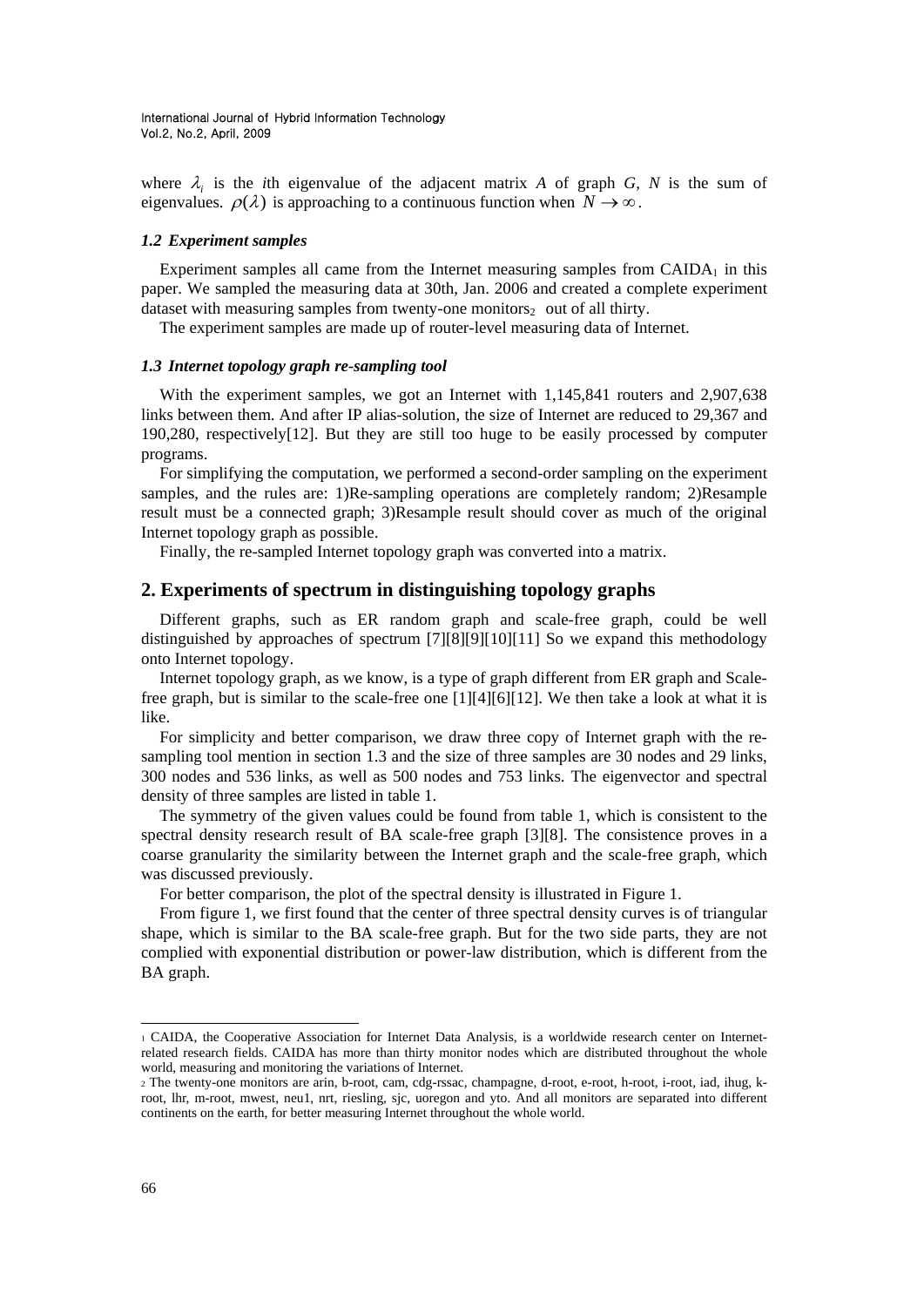However, as in the zoomed plot, we could find complete consistence between the three resampling graph (30ips, 300 ips and 500 ips), e.g., there are two small wave crest when  $\lambda = \pm$ 1.0000, and one distinct crest when  $\lambda = 0$ , other than these,  $\rho(\lambda)$  is small and stable.

Then we could make conclusions that, first, the spectral density approach is effective in distinguishing Internet topology graph from BA scale-free graph since the two spectrums are alike in the center part but different in others, and from the ER graph. Second, the exact equalities of spectrums among three different Internet re-sampling graphs proved that the spectral density approach could completely discover the properties of Internet topology graph and could be regarded as an effective method used in Internet topology research. So we would make use of this approach in Internet topology researches.

| 30 ips                      |                    | $300$ ips             |                  | $500$ ips             |                    |
|-----------------------------|--------------------|-----------------------|------------------|-----------------------|--------------------|
| $\lambda$ (13) <sub>1</sub> | $(\lambda)$        | $\lambda(104)_{1}$    | $\lambda$        | $\lambda(112)_{1}$    | $(\lambda)$        |
| $-3.2196$                   | 0.0333             | -8.7818               | 0.0033           | $-10.7058$            | 0.0020             |
| $-2.6318$                   | 0.0333             | $-8.0004$             | 0.0033           | $-10.2681$            | 0.0020             |
| $\ddotsc$<br>$-1.0000$      | $\cdots$<br>0.0667 | $\cdots$<br>$-0.2887$ | .<br>0.0033      | $\cdots$<br>$-0.3483$ | $\cdots$<br>0.0020 |
| $-0.5663$                   | 0.0333             | $-0.1767$             | 0.0033           | $-0.2635$             | 0.0020             |
| $-0.0000$                   | 0.5333             | $-0.0000$             | 0.5567           | $-0.0000$             | 0.7320             |
| 0.5663<br>1.0000            | 0.0333<br>0.0667   | 0.1479<br>0.2520      | 0.0033<br>0.0033 | 0.1113<br>0.1910      | 0.0020<br>0.0020   |
| $\cdots$                    | $\cdots$           |                       | .                | $\cdot$               |                    |
| 2.6318                      | 0.0333             | $\cdots$<br>8.8174    | 0.0033           | 10.9470               | $\cdots$<br>0.0020 |
| 3.2196                      | 0.0333             | 14.1650               | 0.0033           | 12.3570               | 0.0020             |

Table 1. Eigenvalues and spectral density of three Internet resampling graphs

1. The number in the bracket is the number of the eigenvalues.



Figure 1. Spectrum density plots of three resampling topology graphs. The sub-graph in the top-right is a plot zoomed in to [-5, 5] in axis x and [0, 0.2] in axis y for a better view

## **3. Spectral density approach in Internet topology research**

## **3.1.Normal spectral density analysis**

For better view of spectrum distribution, we remark the coordinate system by a factor of  $\sqrt{Np(1-p)}$  to make a new one with axis X of  $\lambda/\sqrt{Np(1-p)}$  and axis Y of  $\rho(\lambda)$  $\sqrt{Np(1-p)}$  [1][3].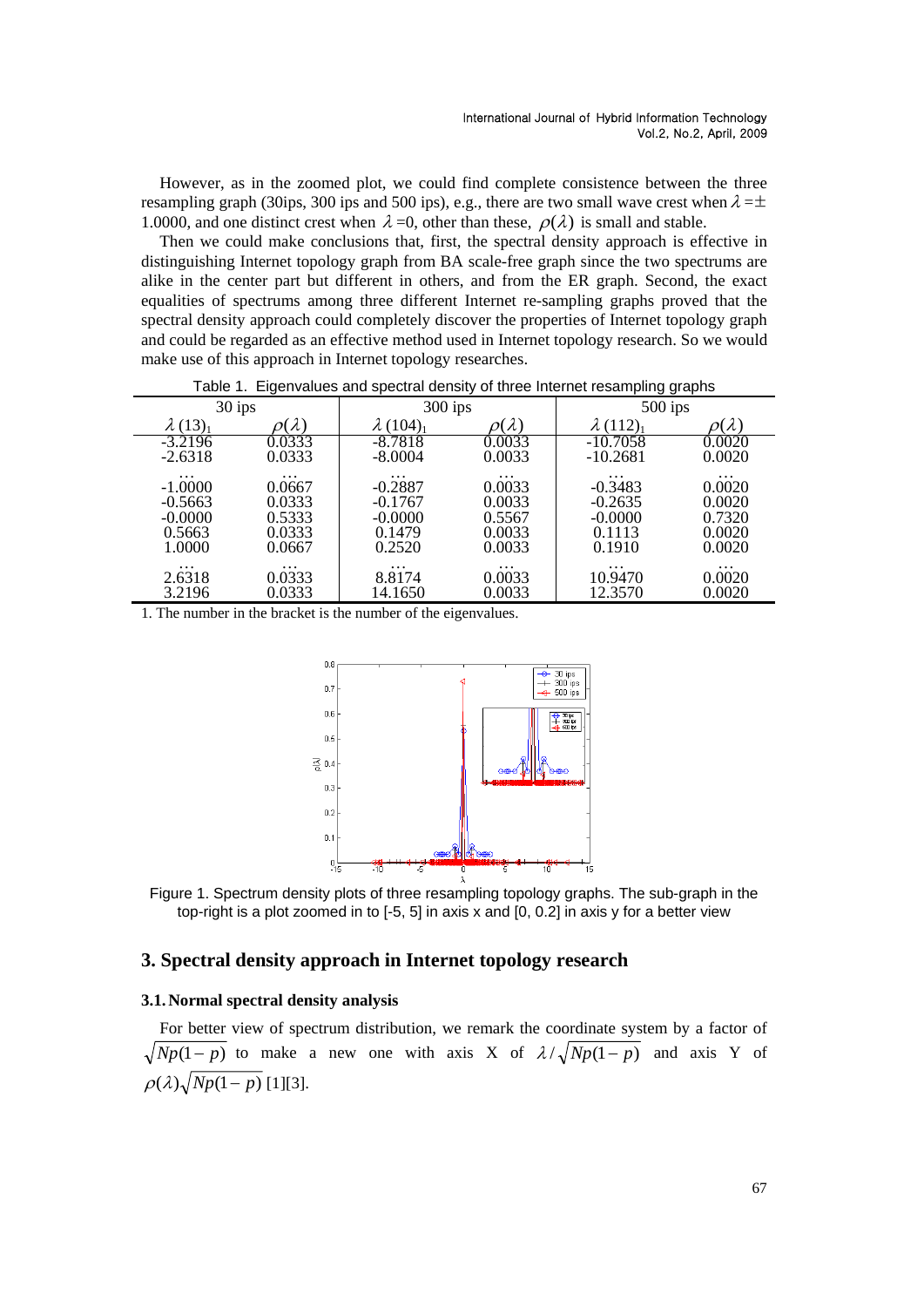What's more, we enlarge the size of the resampled Internet topology graph to make the research results closer to the real Internet properties. However, an Internet graph with as many as 4000 ips was selected for being limited by the computation capabilities. Besides the 4000-ip graph, another four graphs with 300 ips, 800 ips, 2000 ips and 3000 ips were also included for contrast analysis. The spectrums of these graphs were illustrated in Figure 2.



Figure 2. Spectral density plots of five resmapled graph. The sub-graph in the top-right is a plot zoomed in to [-3, 3] in axis x and [0, 0.15] in axis y for a better view

From Figure 2, we found that all five graphs' spectral density exhibited very good consistence despite of their different size. All five plots have the maximum when  $\lambda = 0$  and the second maximum when  $\lambda = 0.5$  around. The consistence among five Internet graphs proved the fact that, based on the re-sampled algorithm, only a small sample of Internet graph could represent key properties of real Internet topology. Which means that, performing experiments on the complete Internet topology graph is not necessary any more for us to study its properties, a rather smaller re-sampled graph with appropriate algorithm could also be effective.

We now have approaches to determine whether a graph is the type of Internet graph. That is, we calculate a graph's spectral density first and compare it with the spectrum distribution in Figure 2. If the comparison result is quite similar then we could determine that the graph must be an Internet topology graph.

However, the properties found in Figure 2 is somewhat in coarse granularity, there is another kind of spectral density called Signless Laplacian Spectra (SLS) which could give further information on a graph's properties[14].

## **3.2.SLS**

An SLS matrix |*L*| of a graph *G* is defined to  $|L|=D+A$ , where matrix *D* is the diagonal matrix representing *G*'s degree, and matrix *A* is *G*'s adjacency matrix. And the orders of *G*'s nodes in both *D* and *A* are completely identical [14]. SLS is the eigenvalue set of |*L*|. Some researches in graph theory indicate that SLS is the best spectrum in distinguishing different graphs[14]. In this paper, SLS is used on four resampled Internet topology graphs all with 3000 ips. And the result is illustrated in Figure 3.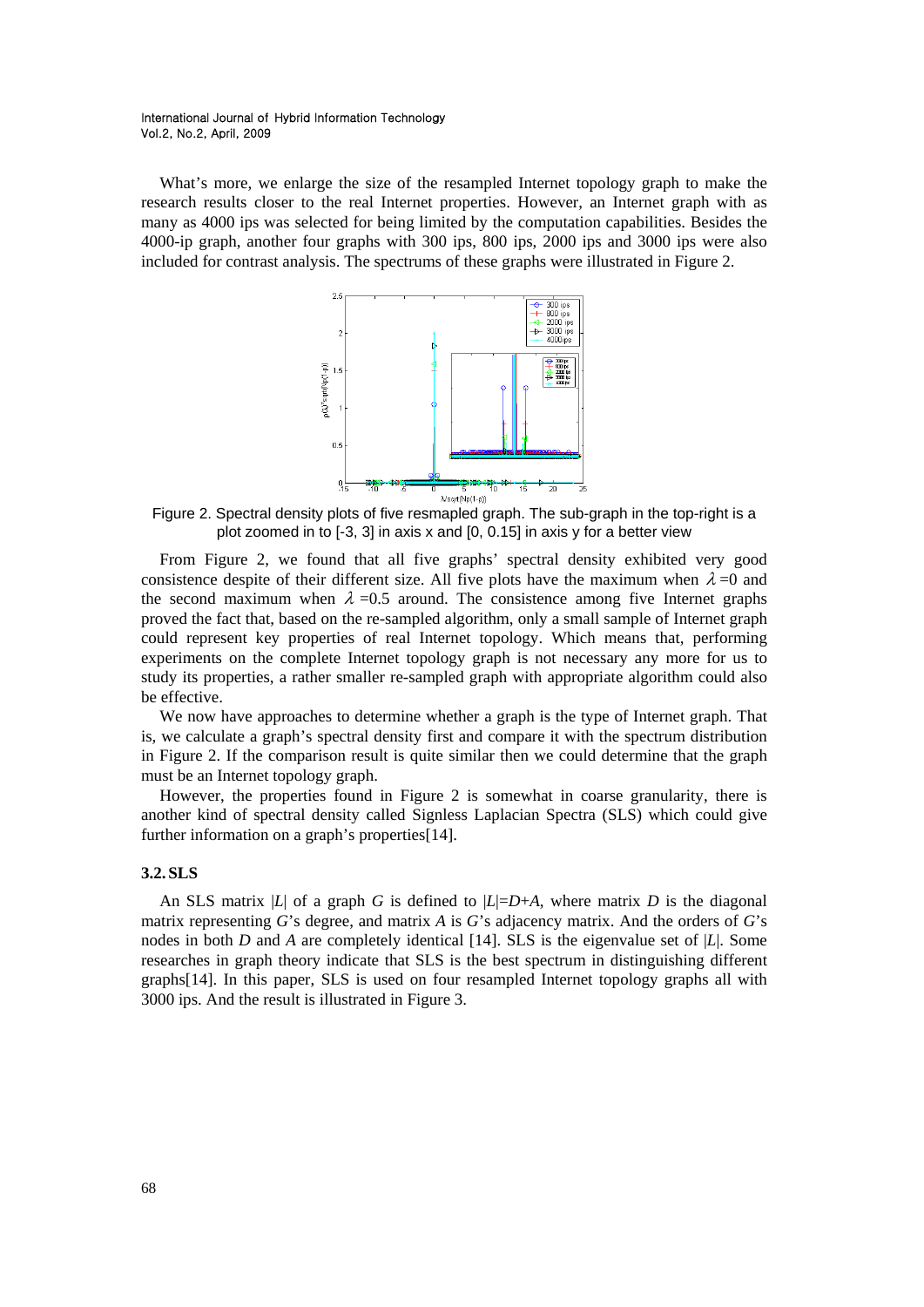

Figure 3. SLS analysis results on four 3000-ip graphs, where axis y is logarithm, and axis x is sorted in eigenvalues' descending order

From figure 3, firstly, we could see that all four curves exhibit high similarities though the four samples are complete random samples out of the real Internet graphs. Again, this should be regarded as another proof that the small-sized samples could effectively represent properties of the real Internet graph.

There are two evident horizontal lines when SLS equals to 1(100) and 2, which means that there are the most nodes in the Internet topology graph when SLS equals to 1, and the secondmost nodes at SLS=2. All samples show same properties clearly in Figure 3.

For the other part of the Figure 3, i.e., the part when  $SLS > 2$  and  $SLS < 1$ , we'd make further study by power-law fitting operations. The fit result is illustrated in Figure 4.

From Figure 4, we could see that there is obvious power-law relationship between SLS and its corresponding descending order, because the fitting result ACC (absolute value of the coorelation coefficient) is greater than 0.9 meaning the fitting operation is highly acceptable. And the power-law relationship found in figure 4 when SLS $>$ 2 is quite consistent to what was found in the research on the China CERNET in reference [1].

With more experiments on the part where SLS is less than 1, we find there is not any power-law relationship since ACC is rather small values. And this could also be regarded as a rule to identify an Internet graph's character.



Figure 4. Power law distribution fitting results with descending eigenvector when SLS>2 of four resampled graphs, in which axis y is in remarked by logarithm, and axis is sorted by descending order of the eigenvalues after having been normalized by (i-1)/(N-1)

In conclusion, we could distinguish an Internet topology graph by its SLS. A standard Internet graph's SLS has three obvious features, one is there are two evident horizontal lines when SLS equals to  $1(100)$  and 2 (Figure 3); two is there is obvious power-law relationship